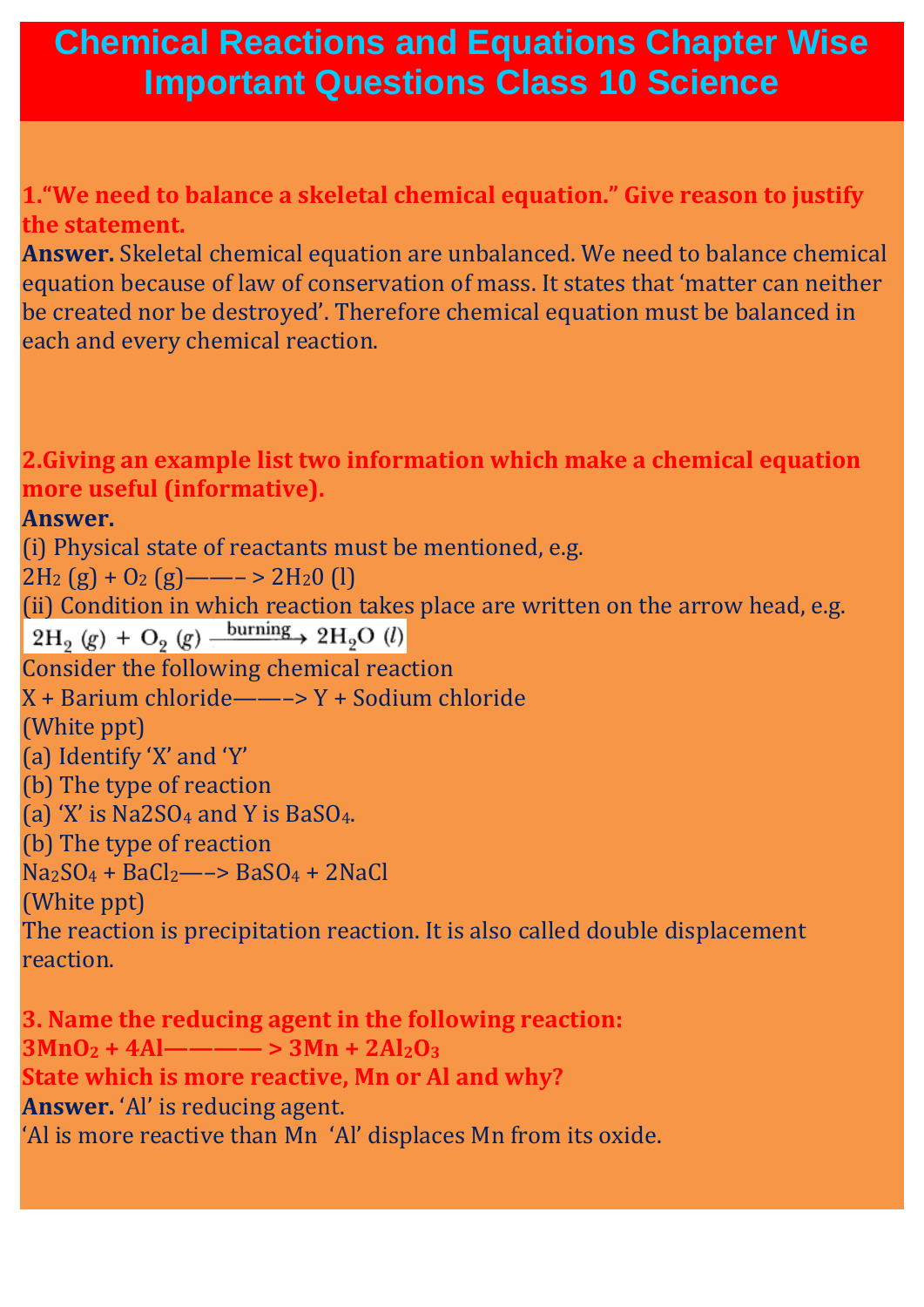**4.(i) Write a balanced chemical equation for the process of photosynthesis. (ii)When do desert plants take up carbon dioxide and perform photosynthesis?**

#### **Answer.**

(i)  $6CO_2$  (g) +  $6H_2O$  (l)  $\xrightarrow{\text{Sunlight}} C_6H_{12}O_6$  (s) +  $6O_2(g)$ 

(ii) In desert plants the stomata are open at night. They take  $CO<sub>2</sub>$  at night and is stored in the form of acid and is used during day time for photosynthesis.

# **5.A Name the type of chemical reaction represented by the following equation:**<br>(*i*) CaO + H<sub>2</sub>O -----> Ca(OH)<sub>2</sub>

(ii)  $3BaCl_2 + Al_2(SO_4)_3 \longrightarrow 3BaSO_4 + 2AlCl_3$ 

(iii)  $2FeSO_4 \xrightarrow{heat} Fe_2O_3 + SO_2 + SO_3$ 

#### **Answer.**

(i) Combination reaction

(ii) Double displacement reaction (Precipitation reaction)

(iii) Decomposition reaction.

#### **6. Write the chemical equation of the reaction in which the following changes have taken place with an example of each:**

**(i) Change in colour**

**(ii) Change in temperature**

### **(iii) Formation of precipitate**

### **Answer.**

 $(i)$ Cu  $(s)$  + 2AgNO<sub>3</sub> (aq) — — — > Cu(NO<sub>3</sub>)<sub>2</sub>(aq) + 2Ag The solution will become blue in colour and shiny silver metal will be deposited. (ii)  $NaOH + HCl$  —————>  $NaCl + H<sub>2</sub>O + heat$ The temperature will increase because heat will be evolved. (iii)  $Pb(NO<sub>3</sub>)2$  (aq) + 2KI (aq) — — — >  $Pbl<sub>2</sub>$  (s) + 2KNO<sub>3</sub> (aq) Yellow ppt Yellow precipitate of Pbl<sub>2</sub>will be formed.

#### **7.State the type of chemical reactions and chemical equations that take place in the following:**

**(i) Magnesium wire is burnt in air.**

**(ii) Electric current is passed through water.**

**(iii) Ammonia and hydrogen chloride gases'are mixed.**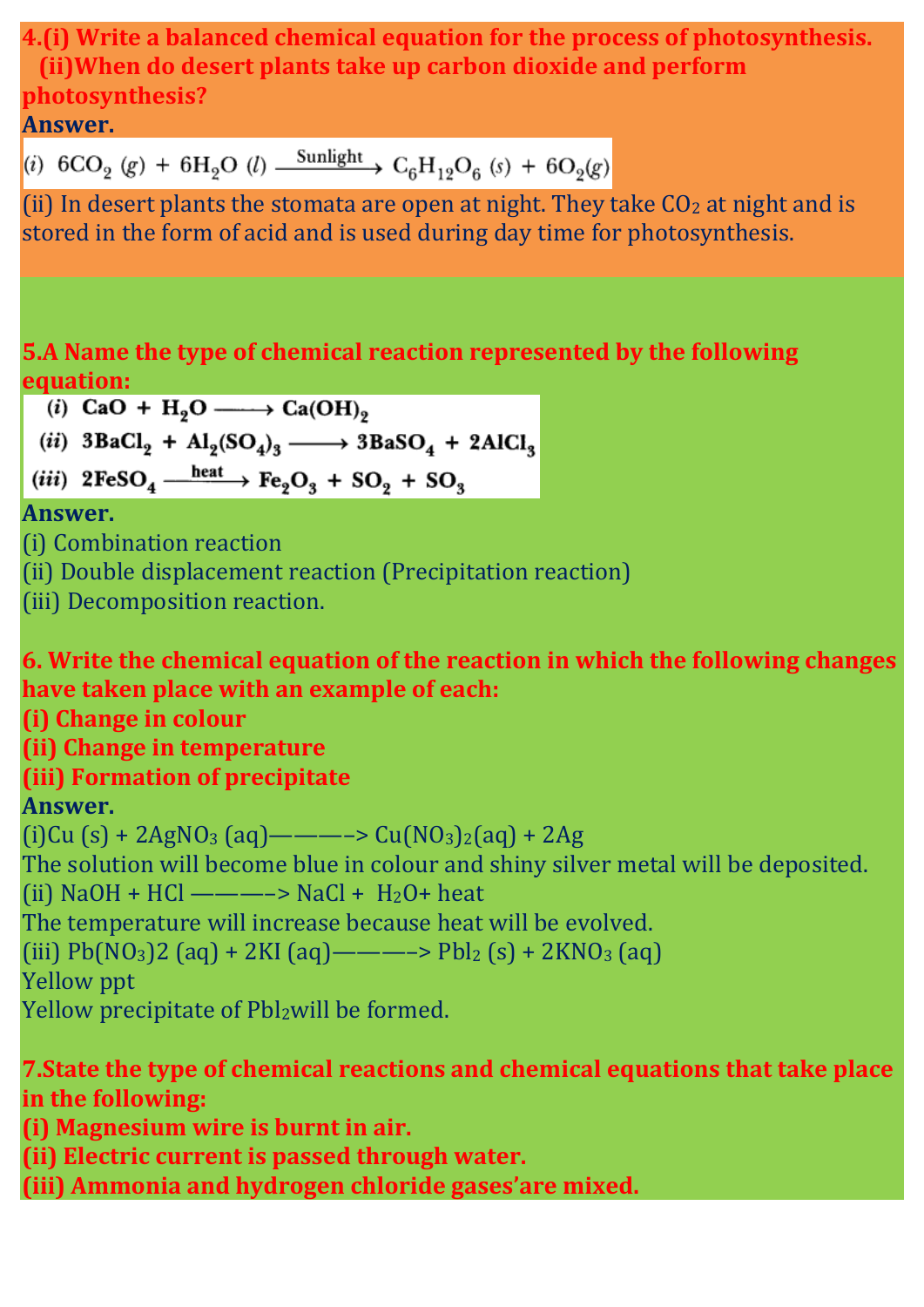# **Answer.**<br>(i)  $2\text{Mg}(s) + \text{O}_2(g) \longrightarrow 2\text{MgO}(s)$ Combination reaction (Redox reaction). (ii) 2H<sub>2</sub>O (l)  $\xrightarrow{\text{electrolysis}} 2H_2$  (g) + O<sub>2</sub> (g) Electrical decomposition reaction. (iii)  $NH_3(g) + HCl(g) \longrightarrow NH_4Cl(s)$ Combination reaction.

**8.(a) Write the essential condition for the following reaction to take place: 2AgBr—-> 2Ag + Br<sup>2</sup>**

**Write one application of this reaction.**

**(b) Complete the following chemical equation of a chemical reaction**  $2FeSO_4 \xrightarrow{heat} Fe_2O_3 + \dots + \dots$ 

**(c) What happens when water is added to quick line. Write chemical equation.**

Answer.<br>
(a)  $2\text{AgBr} \xrightarrow{\text{Sunlight}} 2\text{Ag} + \text{Br}_9$ 

This reaction is used in photography.<br>
(b)  $2FeSO_4 \xrightarrow{heat} Fe_2O_3 + SO_2 + SO_3$ 

(c) Slaked lime is formed with hissing sound and lot of heat is envolved.

**9. 2g of ferrous sulphate crystals are heated in a dry boiling tube.**

**(i) List any two observations.**

**(ii) Name the type of chemical reaction taking place.**

**(iii) 'Write the chemical equation for the reaction.**

**Answer.**

(i)  $\cdot$ Green colour of Fe SO<sub>4</sub> disappears and reddish brown solid is formed.

• Smell of burning sulphur.

(ii) Decomposition reaction<br>
(iii)  $2FeSO_4(s) \xrightarrow{heat} Fe_2O_3(s) + SO_2(g) + SO_3(g)$ 

**10. What is observed when a solution of potassium iodide solution is added to a solution of lead nitrate? Name the type of reaction. Write a balanced chemical equation to represent the above chemical reaction.**

**Answer.**Yellow precipitate of lead iodide is formed. It is precipitation reaction.

 $Pb(NO_3)_2$  (aq) + 2KI (aq) —->  $Pbl_2$  (s) + 2KNO<sub>3</sub> (aq)

It is also called double displacement reaction.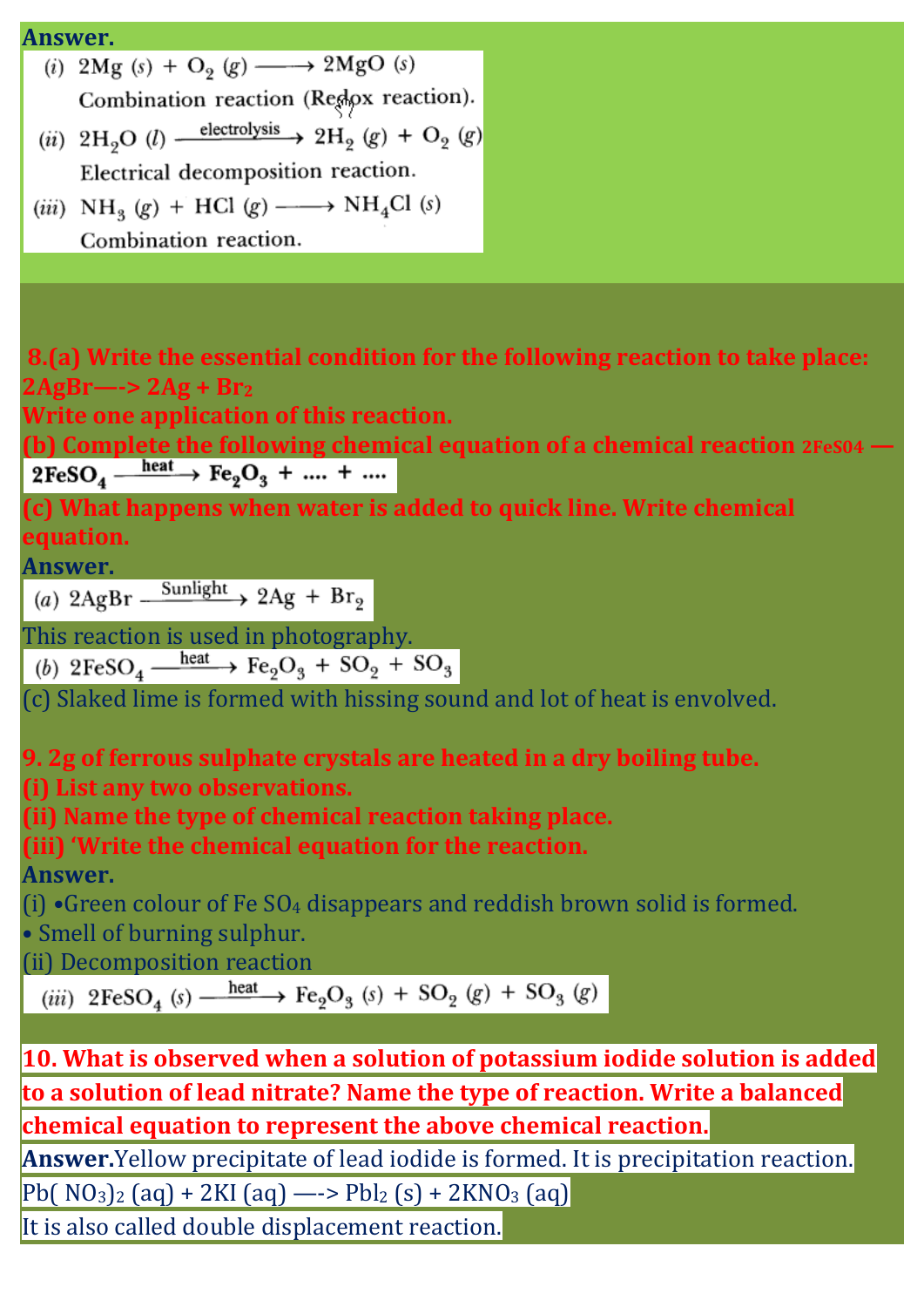**11.Write chemical equation reactions taking place when carried out with the help of**

**(a) Iron reacts with steam**

**(b) Magnesium reacts with dil HCl**

**(c) Copper is heated in air.**

**Answer.**

(a) 3Fe (s) + 4H<sub>2</sub>O (g)  $\longrightarrow$  Fe<sub>3</sub>O<sub>4</sub> (s) + 4H<sub>2</sub> (g)

- (b)  $Mg + 2HCl \longrightarrow MgCl_2 + H_2$
- (c) 2Cu + O<sub>2</sub>  $\frac{\text{heat}}{\text{heat}}$  2CuO (s)

**12.Which products will be obtained when lead nitrate is heated simply. Write balanced chemical equation for the reaction? State the type of chemical reaction that occur in the change.**

**Answer.** Lead monoxide, nitrogen dioxide and oxygen gas will be liberated.

(a) 3Fe (s) + 4H<sub>2</sub>O (g) 
$$
\longrightarrow
$$
 Fe<sub>3</sub>O<sub>4</sub> (s) + 4H<sub>2</sub> (g)

(b) Mg + 2HCl 
$$
\longrightarrow
$$
 MgCl<sub>2</sub> + H<sub>2</sub>

(c) 
$$
2Cu + O_2 \xrightarrow{\text{heat}} 2CuO(s)
$$

**13. What is meant by skeletal type chemical equation? What does it represent? Using the equation for electrolytic decomposition of water, differentiate between a skeletal chemical equation and a balanced chemical equation.**

**Answer.** The equations in which gaseous are written in atomic form instead of molecular form and equation is not balanced, are called skeletal type equation. They represent gaseous elements formed in atomic state and equation is not balanced

 $H_2O \rightarrow H + O$  (Skeletal Equation)

Hydrogen and Oxygen written in atomic form and are not balanced.

 $H_2O \rightarrow H_2 + O_2$  (This is also a skeletal equation but not balanced.)

 $2H_2O \rightarrow 2H_2 + O_2$  (This is a balanced skeletal Chemical Equation.)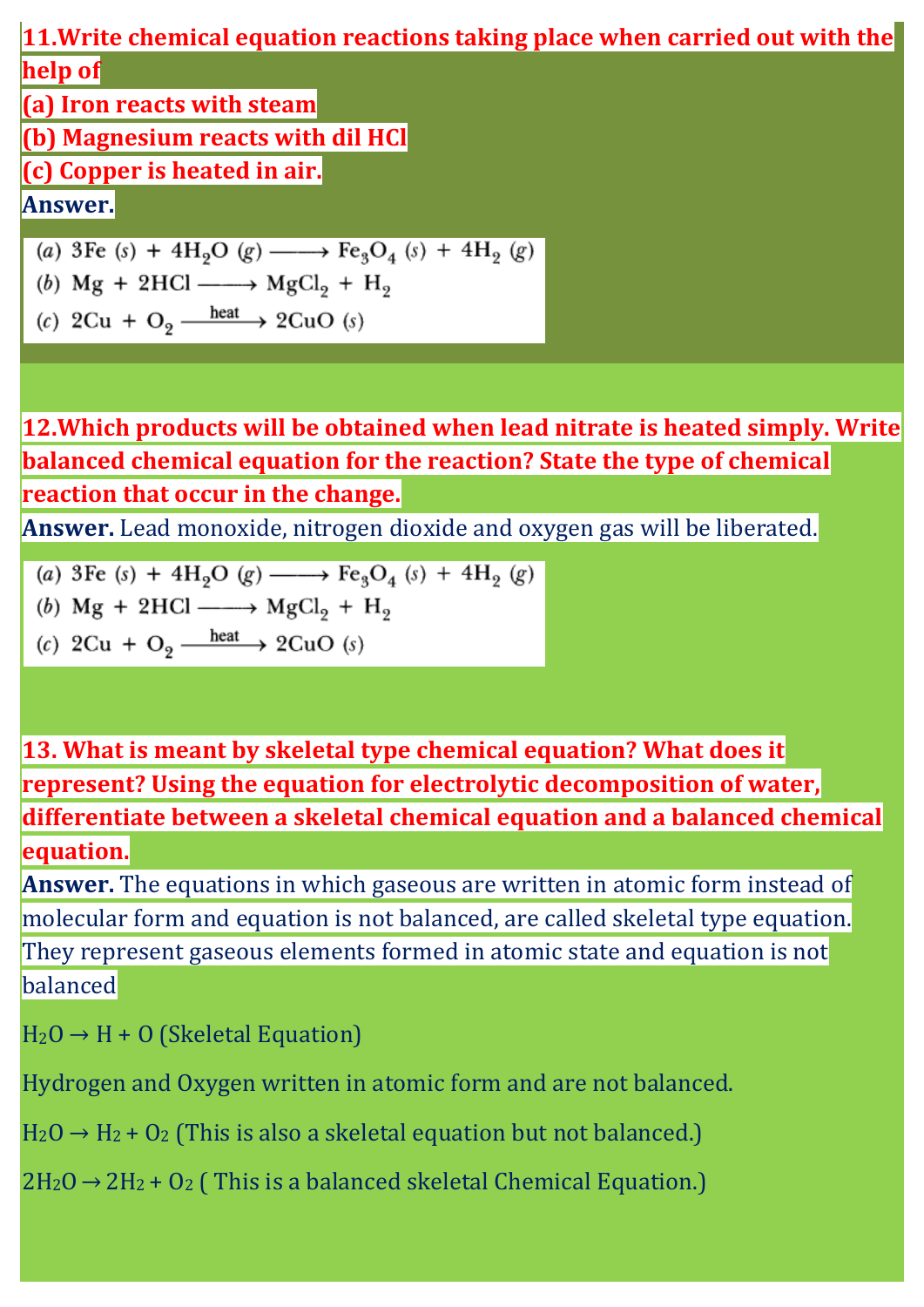#### **14.Write balanced chemical equations for the following reactions.**

**(i) Silver bromide on exposure to sunlight decomposes into silver and bromine,**

**(ii) Sodium metal reacts with water to form sodium hydroxide and hydrogen gas.**

**Answer.**

- (i)  $2\text{AgBr}(s)$   $\xrightarrow{\text{Sunlight}} 2\text{Ag}(s) + \text{Br}_2(g)$
- (ii)  $2Na(s) + 2H_2O(l) \longrightarrow 2NaOH(aq) + H_2(g)$

**15.Identify the type of reaction(s) in the following equations. (i)CH<sup>4</sup> + 2O<sup>2</sup> CO<sup>2</sup> + 2 H2O (ii) Pb(NO3)2 + 2KI ——–>Pbl<sup>2</sup> + 2KNOs (iii) CaO + H2O ——–> Ca(OH)<sup>2</sup> (iv) CuSO<sup>4</sup> + Zn ——–> ZnSO<sup>4</sup> + Cu Answer.** (i) Combustion reaction and oxidation reaction. (ii)Double displacement reaction and precipitation reaction. (iii) Combination reaction. (iv) Displacement reaction.

**16.Write balanced equation for the reaction between magnesium and hydrochloric acid. Name the product obtained, identify the type of reaction. Answer.**

 $Mg(s) + 2HCl(*dil*.) \longrightarrow MgCl<sub>2</sub>(*aq*) + H<sub>2</sub>(*g*)$ 

**17. Translate the following statement into chemical equation and then balance it Barium chloride reacts with aluminium sulphate to give aluminium chloride and a precipitate of barium sulphate. State the two types in which this reaction can be classified.**

**Answer**.  $3BaCl<sub>2</sub>(aq) + Al<sub>2</sub>(SO<sub>4</sub>)<sub>3</sub>(aq) — —->  $3BaSO<sub>4</sub>(s) + 2AlCl<sub>3</sub>(aq)$$ It can be classified as double displacement as well as precipitation reaction.